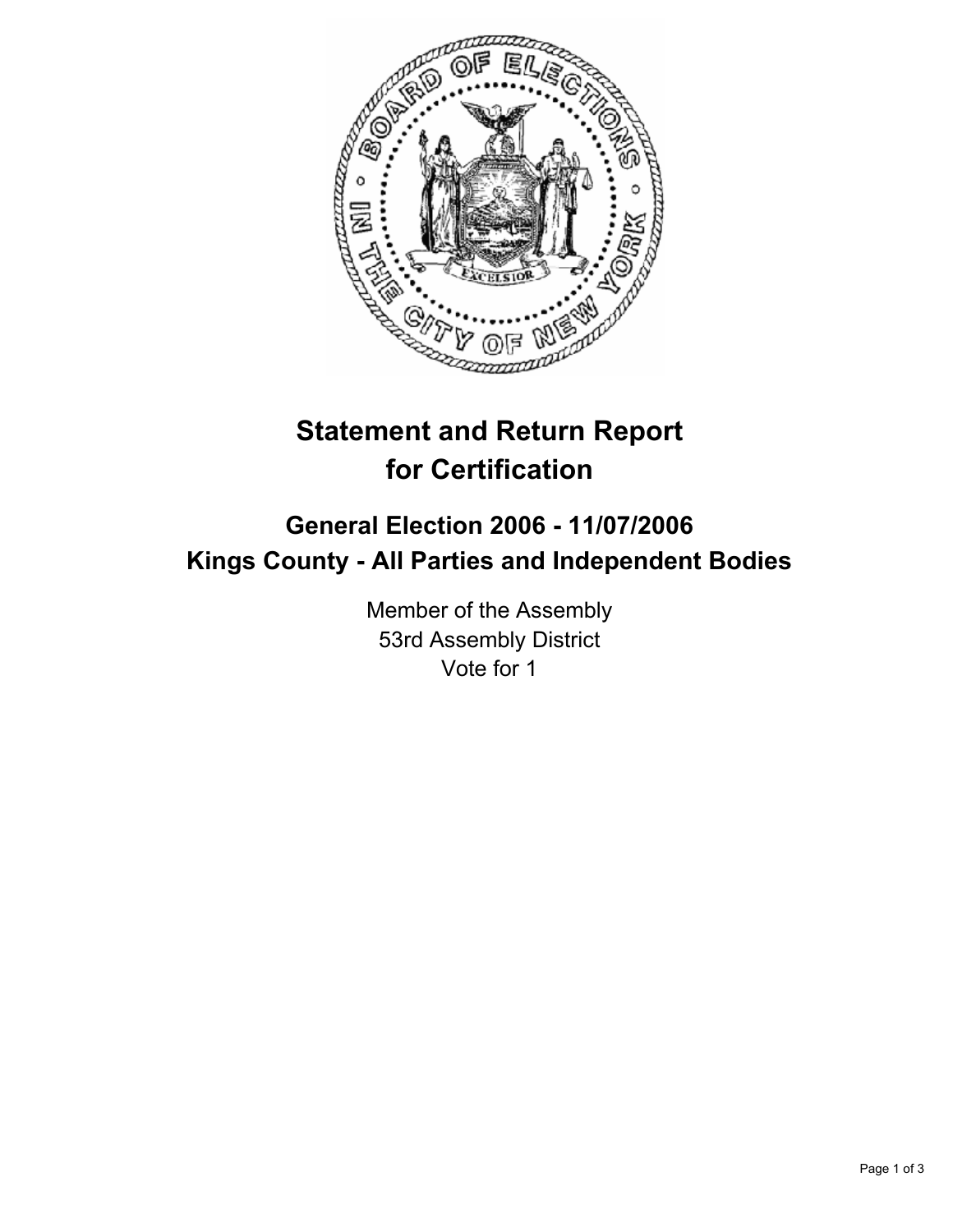

## **Assembly District 53**

| <b>PUBLIC COUNTER</b>            | 15,410 |
|----------------------------------|--------|
| <b>EMERGENCY</b>                 | 68     |
| ABSENTEE/MILITARY                | 158    |
| AFFIDAVIT                        | 453    |
| <b>Total Ballots</b>             | 16,123 |
| AMERIAR FELICIANO (REPUBLICAN)   | 603    |
| VITO J LOPEZ (DEMOCRATIC)        | 11,150 |
| AMERIAR FELICIANO (CONSERVATIVE) | 182    |
| VITO J LOPEZ (WORKING FAMILIES)  | 1,044  |
| FRANCESCA L. CUTRONE (WRITE-IN)  | 2      |
| <b>Total Votes</b>               | 12,981 |
| Unrecorded                       | 3.142  |